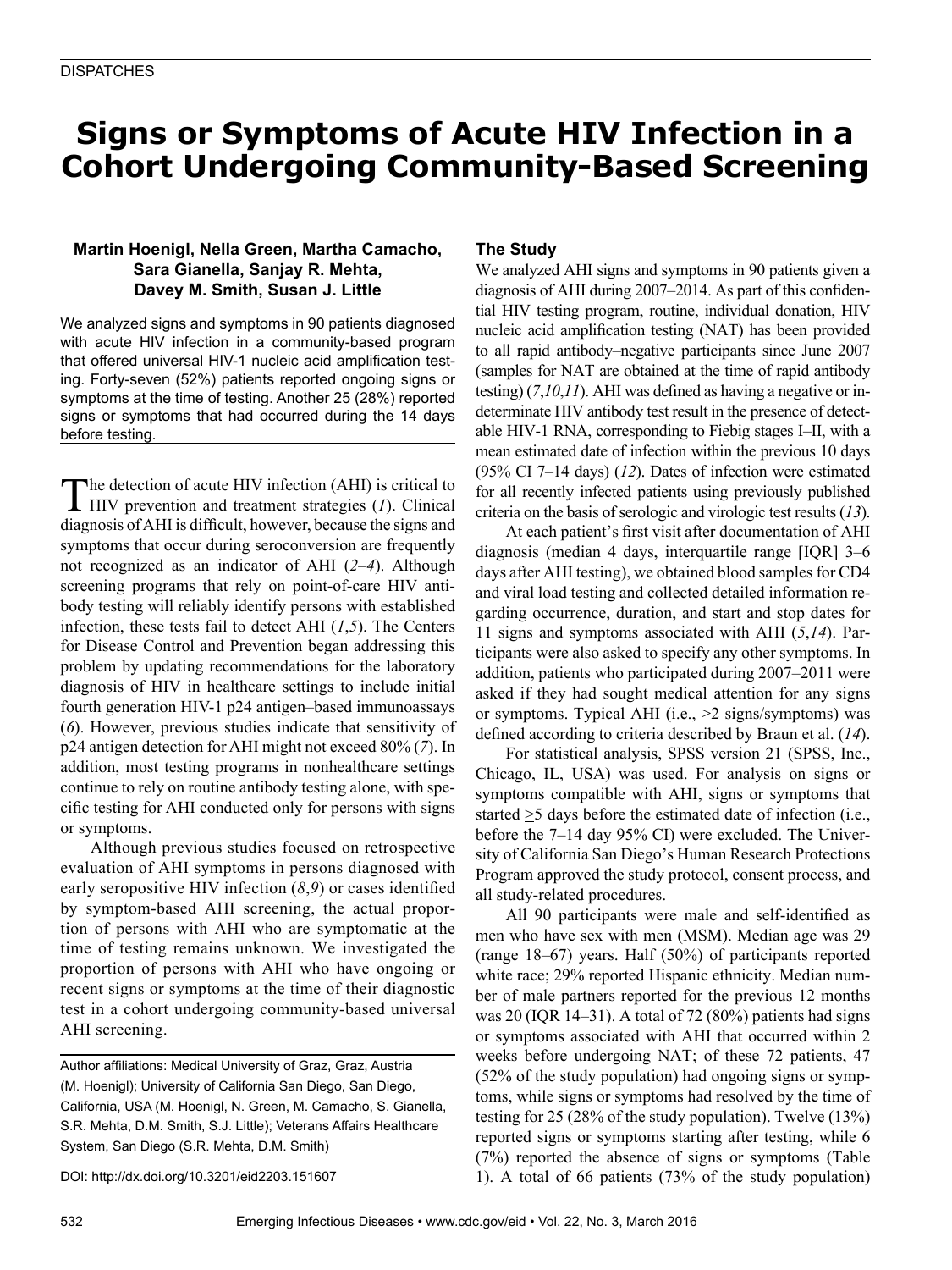|                                             | Total no.             | Symptoms                 | Asymptomatic           |           | Ongoing<br>symptoms at   | Absence of<br>symptoms at |           |
|---------------------------------------------|-----------------------|--------------------------|------------------------|-----------|--------------------------|---------------------------|-----------|
| Characteristic                              | persons               | before NAT+              | before NAT             | p value   | <b>NAT</b>               | <b>NAT</b>                | p value   |
| No. persons                                 | 90                    | 72                       | 18                     |           | 47                       | 43                        |           |
| Overall no. signs/symptoms in               | $5(3-7)$              | $5(4-7)$                 | $5(2-6)$ ;             | <b>NS</b> | $6(4-8)$                 | $5(3-6);$                 | <b>NS</b> |
| those symptomatic, median<br>(IQR)          | $n = 84$              |                          | $n = 12$               |           |                          | $n = 37$                  |           |
| Duration of symptoms, d.<br>median (IQR)    | $9(5-13)$<br>$n = 79$ | $10(6-13)$ ;<br>$n = 67$ | $4(3-7)$ ;<br>$n = 12$ | < 0.01    | $11(8-14)$ ;<br>$n = 43$ | $6(3-9)$ ;<br>$n = 36$    | < 0.01    |
| CD4+ cell count, cells/uL,<br>median (IQR)  | 435 (298-597)         | 435 (302-586)            | 448 (257-615)          | <b>NS</b> | 424 (299-592)            | 445 (295-610)             | <b>NS</b> |
| Viral load, $log_{10}$ RNA, median<br>(IQR) | $5.4(4.5-6.3)$        | $5.8(4.8 - 6.4)$         | $4.5(3.2 - 5.0)$       | < 0.01    | $5.6(4.8 - 6.4)$         | $5.0(3.8 - 6.1)$          | 0.07      |

Table 1. Comparison of AHI stage, characteristics of signs or symptoms, CD4+ cell count, and viral load between persons with signs or symptoms before and at the time of NAT versus persons without, San Diego, California, USA, 2007–2014\*

\*AHI, acute HIV infection; IQR, interquartile range; NAT, nucleic acid amplification testing; NS, not significant.

†Most frequently observed signs or symptoms that occurred during the 14 days before NAT or were ongoing at the time of NAT were fatigue (53 persons, 

59% of the study population), fever (51, 57%), myalgia (48, 53%), headache (41, 46%), night sweats (35, 39%), pharyngitis (32, 36%), and gastrointestinal symptoms (29, 32%).

reported headache, pharyngitis, or myalgia occurring during the 14 days before AHI testing.

Overall, 69 patients (77%) reported signs or symptoms that met criteria of compatibility with AHI (Table 2). Onset of signs or symptoms compatible with AHI occurred at a median of 5 days (IQR 0–8, range –4 to 15 days) after the estimated date of infection. Neither viral load nor CD4 count correlated with duration or actual number of signs or symptoms.

Data on whether a patient sought medical attention because of signs or symptoms were available for 42 (47%) of 90 patients; of these, 12 (29%) reported that they sought medical attention because of their signs or symptoms and 30 (71%) did not. Significantly higher viral loads were observed for those who sought medical attention compared with those who did not (median 6.1 [IQR 5.7–6.7] log copies/mL vs. 4.7 [IQR 3.4–5.5] log copies/mL;  $p<0.01$ ).

Overall, 70 (78%) of the 90 patients fulfilled criteria for having typical AHI and 20 (22%) did not (of the latter, 14 had only 1 sign or symptom, and 6 were asymptomatic).

Patients with typical AHI had significantly higher viral loads compared with patients without  $(p<0.01)$ . A total of 61 (85%) of 72 patients with signs or symptoms before NAT testing fulfilled criteria for having typical AHI. In addition, 40 (85%) of 47 patients who had ongoing signs or symptoms at the time of AHI testing fulfilled criteria for having typical AHI at that time.

#### **Conclusions**

We characterized signs or symptoms relative to the date of AHI diagnosis among persons seeking HIV testing in a program offering universal AHI screening. Two findings are notable: 1) 52% of participants reported ongoing signs or symptoms at the time of AHI testing, and 2) 80% reported signs or symptoms occurring within 2 weeks before undergoing testing.

These findings may have major clinical implications for community-based settings that restrict AHI testing to persons with ongoing signs or symptoms. This practice

| Table 2. Signs or symptoms occurring in 69 persons with AHI, San Diego, California, USA, 2007–2014* |                       |                |            |           |                   |                     |           |  |  |  |  |
|-----------------------------------------------------------------------------------------------------|-----------------------|----------------|------------|-----------|-------------------|---------------------|-----------|--|--|--|--|
|                                                                                                     |                       | Signs/symptoms |            |           | Signs/symptoms    |                     |           |  |  |  |  |
|                                                                                                     | Compatible            | Resolved       | Ongoing    |           | Persons seeking   | Persons not seeking |           |  |  |  |  |
| Characteristic                                                                                      | with AHI <sup>+</sup> | before NAT     | at NAT     | p value   | medical attention | medical attention   | p value   |  |  |  |  |
| No. persons reporting symptoms                                                                      | 69                    | 16             | 41         |           | 10                | 22                  |           |  |  |  |  |
| Duration of symptoms, d, median                                                                     | $8(5-11)$             | $7(4-8)$       | $11(7-13)$ | < 0.01    | $13(10-17)$       | $10(4-11)$          | 0.01      |  |  |  |  |
| (IQR)                                                                                               |                       |                |            |           |                   |                     |           |  |  |  |  |
| No. (%) persons with typical AHI                                                                    | 64 (93)               | 15 (94)        | 36 (86)    | <b>NS</b> | 10 (100)          | 18 (82)             | <b>NS</b> |  |  |  |  |
| Signs or symptoms, no. (%)                                                                          |                       |                |            |           |                   |                     |           |  |  |  |  |
| Fever                                                                                               | 53 (77)               | 11 (69)        | 34 (83)    | <b>NS</b> | 9(90)             | 16 (73)             | <b>NS</b> |  |  |  |  |
| Myalgia                                                                                             | 48 (70)               | 13 (81)        | 28 (68)    | <b>NS</b> | 8(80)             | 12(55)              | ΝS        |  |  |  |  |
| Fatigue                                                                                             | 48 (70)               | 13(81)         | 29 (71)    | <b>NS</b> | 9(90)             | 13 (59)             | <b>NS</b> |  |  |  |  |
| Headache                                                                                            | 42 (61)               | 10(63)         | 27(66)     | <b>NS</b> | 8(80)             | 11(50)              | ΝS        |  |  |  |  |
| Night sweats                                                                                        | 38 (55)               | 5(31)          | 26 (63)    | 0.04      | 7(70)             | 9(41)               | <b>NS</b> |  |  |  |  |
| Pharyngitis                                                                                         | 34 (49)               | 9(56)          | 17 (41)    | <b>NS</b> | 4(40)             | 11(50)              | <b>NS</b> |  |  |  |  |
| GI symptoms $\ddagger$                                                                              | 29 (42)               | 3(19)          | 22(54)     | 0.02      | 5(50)             | 7 (32)              | ΝS        |  |  |  |  |
| Rash                                                                                                | 19 (28)               | 6(38)          | 12 (29)    | <b>NS</b> | 5(50)             | 5(23)               | <b>NS</b> |  |  |  |  |
| Weight loss§                                                                                        | 15 (22)               | 2(13)          | 12 (29)    | <b>NS</b> | 6(60)             | 3(14)               | 0.01      |  |  |  |  |
| Arthralgia                                                                                          | 14 (20)               | 3(19)          | 8(20)      | ΝS        | 4(40)             | (5)                 | 0.02      |  |  |  |  |

\*AHI, acute HIV infection; GI, gastrointestinal; IQR, interquartile range; NAT, nucleic acid amplification testing; NS, not significant.

†Defined as having started <4 days before estimated date of infection or after the estimated date of infection.

‡General GI symptoms (e.g., nausea, vomiting, and diarrhea).

§Weight loss >2.5 kg.